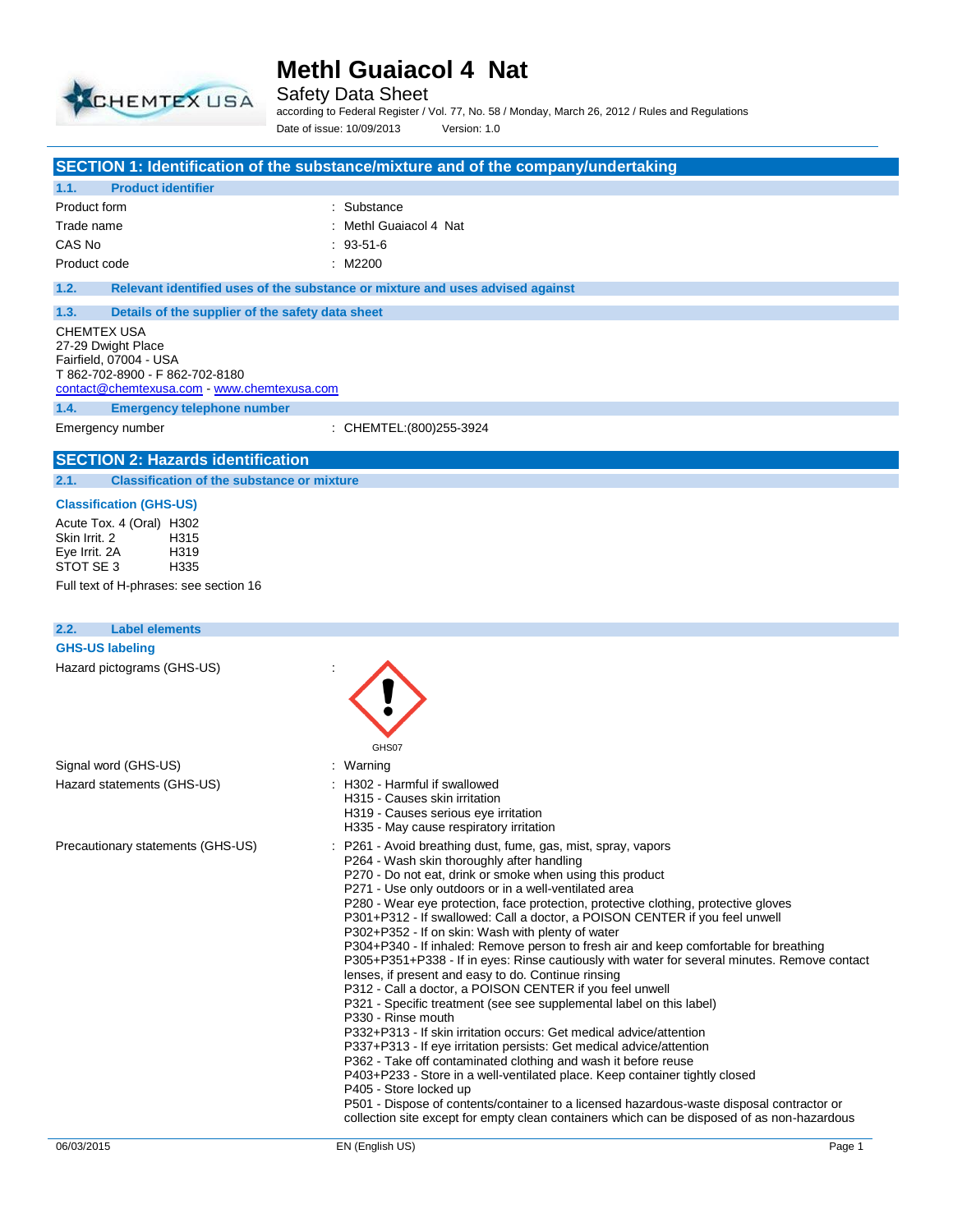Safety Data Sheet

according to Federal Register / Vol. 77, No. 58 / Monday, March 26, 2012 / Rules and Regulations

waste

| 2.3.<br><b>Other hazards</b>                                                                                                      |                                                                                                                                                                                     |   |                                |  |  |
|-----------------------------------------------------------------------------------------------------------------------------------|-------------------------------------------------------------------------------------------------------------------------------------------------------------------------------------|---|--------------------------------|--|--|
| No additional information available                                                                                               |                                                                                                                                                                                     |   |                                |  |  |
| 2.4.<br><b>Unknown acute toxicity (GHS-US)</b>                                                                                    |                                                                                                                                                                                     |   |                                |  |  |
| Not applicable                                                                                                                    |                                                                                                                                                                                     |   |                                |  |  |
| <b>SECTION 3: Composition/information on ingredients</b>                                                                          |                                                                                                                                                                                     |   |                                |  |  |
| 3.1.<br><b>Substance</b>                                                                                                          |                                                                                                                                                                                     |   |                                |  |  |
| <b>Name</b>                                                                                                                       | <b>Product identifier</b>                                                                                                                                                           | % | <b>Classification (GHS-US)</b> |  |  |
| 2-Methoxy-4-methylphenol<br>(Main constituent)                                                                                    | (CAS No) 93-51-6<br>100<br>Acute Tox. 4 (Oral), H302<br>Skin Irrit. 2, H315<br>Eye Irrit. 2A, H319<br>STOT SE 3, H335                                                               |   |                                |  |  |
| Full text of H-phrases: see section 16                                                                                            |                                                                                                                                                                                     |   |                                |  |  |
| 3.2.<br><b>Mixture</b>                                                                                                            |                                                                                                                                                                                     |   |                                |  |  |
| Not applicable                                                                                                                    |                                                                                                                                                                                     |   |                                |  |  |
| <b>SECTION 4: First aid measures</b>                                                                                              |                                                                                                                                                                                     |   |                                |  |  |
| 4.1.<br><b>Description of first aid measures</b>                                                                                  |                                                                                                                                                                                     |   |                                |  |  |
| First-aid measures general                                                                                                        | : Never give anything by mouth to an unconscious person. If you feel unwell, seek medical<br>advice (show the label where possible).                                                |   |                                |  |  |
| First-aid measures after inhalation                                                                                               | : Remove victim to fresh air and keep at rest in a position comfortable for breathing. Call a<br>POISON CENTER or doctor/physician if you feel unwell.                              |   |                                |  |  |
| First-aid measures after skin contact                                                                                             | : Wash with plenty of soap and water. Wash contaminated clothing before reuse. If skin irritation<br>occurs: Get medical advice/attention. Specific treatment (see  on this label). |   |                                |  |  |
| First-aid measures after eye contact                                                                                              | : Rinse cautiously with water for several minutes. Remove contact lenses, if present and easy to<br>do. Continue rinsing. If eye irritation persists: Get medical advice/attention. |   |                                |  |  |
| First-aid measures after ingestion                                                                                                | : Rinse mouth. Do NOT induce vomiting. Obtain emergency medical attention. Call a POISON<br>CENTER or doctor/physician if you feel unwell.                                          |   |                                |  |  |
| 4.2.<br>Most important symptoms and effects, both acute and delayed                                                               |                                                                                                                                                                                     |   |                                |  |  |
| Symptoms/injuries after inhalation<br>: May cause respiratory irritation.                                                         |                                                                                                                                                                                     |   |                                |  |  |
| : Causes skin irritation.<br>Symptoms/injuries after skin contact                                                                 |                                                                                                                                                                                     |   |                                |  |  |
| Symptoms/injuries after eye contact<br>: Causes serious eye irritation.                                                           |                                                                                                                                                                                     |   |                                |  |  |
|                                                                                                                                   | Symptoms/injuries after ingestion<br>: Swallowing a small quantity of this material will result in serious health hazard.                                                           |   |                                |  |  |
| 4.3.                                                                                                                              | Indication of any immediate medical attention and special treatment needed                                                                                                          |   |                                |  |  |
| No additional information available                                                                                               |                                                                                                                                                                                     |   |                                |  |  |
| <b>SECTION 5: Firefighting measures</b>                                                                                           |                                                                                                                                                                                     |   |                                |  |  |
| 5.1.<br><b>Extinguishing media</b>                                                                                                |                                                                                                                                                                                     |   |                                |  |  |
| Suitable extinguishing media                                                                                                      | : Foam. Dry powder. Carbon dioxide. Water spray. Sand.                                                                                                                              |   |                                |  |  |
| Unsuitable extinguishing media                                                                                                    | Do not use a heavy water stream.                                                                                                                                                    |   |                                |  |  |
| 5.2.<br>Special hazards arising from the substance or mixture                                                                     |                                                                                                                                                                                     |   |                                |  |  |
| No additional information available                                                                                               |                                                                                                                                                                                     |   |                                |  |  |
| 5.3.<br><b>Advice for firefighters</b>                                                                                            |                                                                                                                                                                                     |   |                                |  |  |
| Firefighting instructions                                                                                                         | : Use water spray or fog for cooling exposed containers. Exercise caution when fighting any<br>chemical fire. Avoid (reject) fire-fighting water to enter environment.              |   |                                |  |  |
| : Do not enter fire area without proper protective equipment, including respiratory protection.<br>Protection during firefighting |                                                                                                                                                                                     |   |                                |  |  |
| <b>SECTION 6: Accidental release measures</b>                                                                                     |                                                                                                                                                                                     |   |                                |  |  |
| 6.1.                                                                                                                              | Personal precautions, protective equipment and emergency procedures                                                                                                                 |   |                                |  |  |
| 6.1.1.<br>For non-emergency personnel                                                                                             |                                                                                                                                                                                     |   |                                |  |  |
| Emergency procedures                                                                                                              | : Evacuate unnecessary personnel.                                                                                                                                                   |   |                                |  |  |
| 6.1.2.<br>For emergency responders                                                                                                |                                                                                                                                                                                     |   |                                |  |  |
| Protective equipment<br>: Equip cleanup crew with proper protection.<br>: Ventilate area.<br>Emergency procedures                 |                                                                                                                                                                                     |   |                                |  |  |
| 06/03/2015                                                                                                                        | EN (English US)                                                                                                                                                                     |   | 2/6                            |  |  |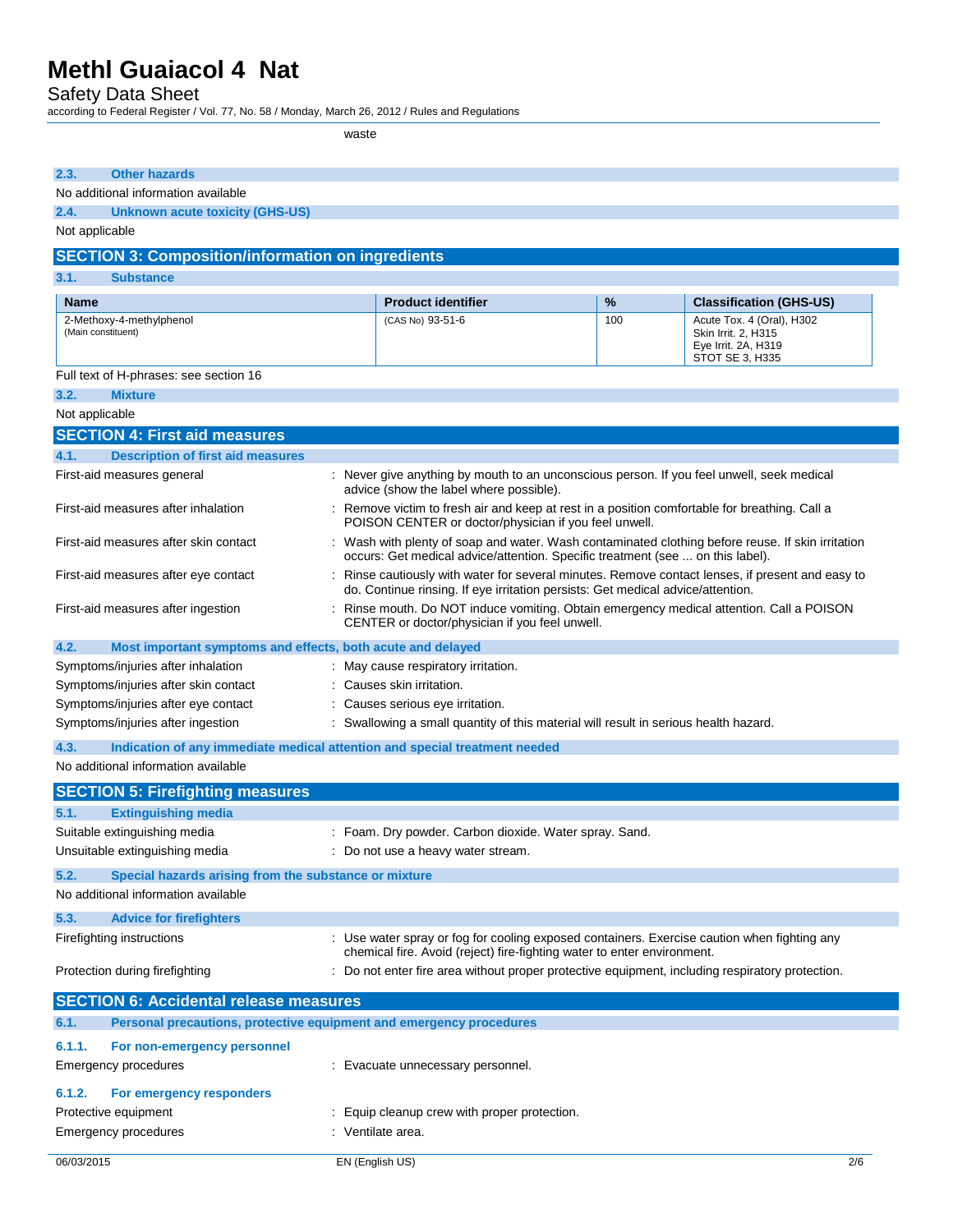## Safety Data Sheet

according to Federal Register / Vol. 77, No. 58 / Monday, March 26, 2012 / Rules and Regulations

| 6.2.                                                      | <b>Environmental precautions</b>                                                                        |                                                                                                                                                                                                                                                                                          |  |  |
|-----------------------------------------------------------|---------------------------------------------------------------------------------------------------------|------------------------------------------------------------------------------------------------------------------------------------------------------------------------------------------------------------------------------------------------------------------------------------------|--|--|
|                                                           | Prevent entry to sewers and public waters. Notify authorities if liquid enters sewers or public waters. |                                                                                                                                                                                                                                                                                          |  |  |
| 6.3.                                                      | Methods and material for containment and cleaning up                                                    |                                                                                                                                                                                                                                                                                          |  |  |
|                                                           | Methods for cleaning up                                                                                 | : Soak up spills with inert solids, such as clay or diatomaceous earth as soon as possible. Collect<br>spillage. Store away from other materials.                                                                                                                                        |  |  |
| 6.4.                                                      | <b>Reference to other sections</b>                                                                      |                                                                                                                                                                                                                                                                                          |  |  |
| See Heading 8. Exposure controls and personal protection. |                                                                                                         |                                                                                                                                                                                                                                                                                          |  |  |
| <b>SECTION 7: Handling and storage</b>                    |                                                                                                         |                                                                                                                                                                                                                                                                                          |  |  |
| 7.1.                                                      | <b>Precautions for safe handling</b>                                                                    |                                                                                                                                                                                                                                                                                          |  |  |
| Precautions for safe handling                             |                                                                                                         | : Wash hands and other exposed areas with mild soap and water before eat, drink or smoke and<br>when leaving work. Provide good ventilation in process area to prevent formation of vapor.<br>Avoid breathing dust/fume/gas/mist/vapors/spray. Use only outdoors or in a well-ventilated |  |  |

|                             |                                                              | area.                                                                                                                |
|-----------------------------|--------------------------------------------------------------|----------------------------------------------------------------------------------------------------------------------|
| Hygiene measures            |                                                              | : Do not eat, drink or smoke when using this product. Wash  thoroughly after handling.                               |
| 7.2.                        | Conditions for safe storage, including any incompatibilities |                                                                                                                      |
| Storage conditions          |                                                              | : Keep only in the original container in a cool, well ventilated place away from : Keep container<br>tightly closed. |
| Incompatible products       |                                                              | : Strong bases, strong acids.                                                                                        |
| Incompatible materials      |                                                              | : Sources of ignition. Direct sunlight.                                                                              |
| 7.3.<br>Specific end use(s) |                                                              |                                                                                                                      |

No additional information available

| <b>SECTION 8: Exposure controls/personal protection</b> |                                |                |  |  |  |
|---------------------------------------------------------|--------------------------------|----------------|--|--|--|
| 8.1.                                                    | <b>Control parameters</b>      |                |  |  |  |
|                                                         | Methl Guaiacol 4 Nat (93-51-6) |                |  |  |  |
| <b>ACGIH</b>                                            |                                | Not applicable |  |  |  |
| <b>OSHA</b>                                             |                                | Not applicable |  |  |  |

| 8.2.                          | <b>Exposure controls</b> |                                           |
|-------------------------------|--------------------------|-------------------------------------------|
| Personal protective equipment |                          | : Avoid all unnecessary exposure.         |
|                               |                          |                                           |
| Hand protection               |                          | : Wear protective gloves.                 |
| Eye protection                |                          | : Chemical goggles or safety glasses.     |
|                               | Skin and body protection | : Wear suitable protective clothing.      |
|                               | Respiratory protection   | : Wear approved mask.                     |
| Other information             |                          | : When using, do not eat, drink or smoke. |

## **SECTION 9: Physical and chemical properties**

| Information on basic physical and chemical properties<br>9.1. |                                    |     |
|---------------------------------------------------------------|------------------------------------|-----|
| <b>Physical state</b>                                         | $\therefore$ Liquid                |     |
| Appearance                                                    | : Colorless to pale yellow liquid. |     |
| Color                                                         | : Colourless or light yellow       |     |
| Odor                                                          | : characteristic                   |     |
| Odor threshold                                                | : No data available                |     |
| рH                                                            | : No data available                |     |
| Melting point                                                 | $:5^{\circ}C$                      |     |
| Freezing point                                                | : No data available                |     |
| Boiling point                                                 | : No data available                |     |
| Flash point                                                   | $: 99^{\circ}$ C                   |     |
| Relative evaporation rate (butyl acetate=1)                   | : No data available                |     |
| Flammability (solid, gas)                                     | : No data available                |     |
| <b>Explosion limits</b>                                       | : No data available                |     |
| <b>Explosive properties</b>                                   | : No data available                |     |
| 06/03/2015                                                    | EN (English US)                    | 3/6 |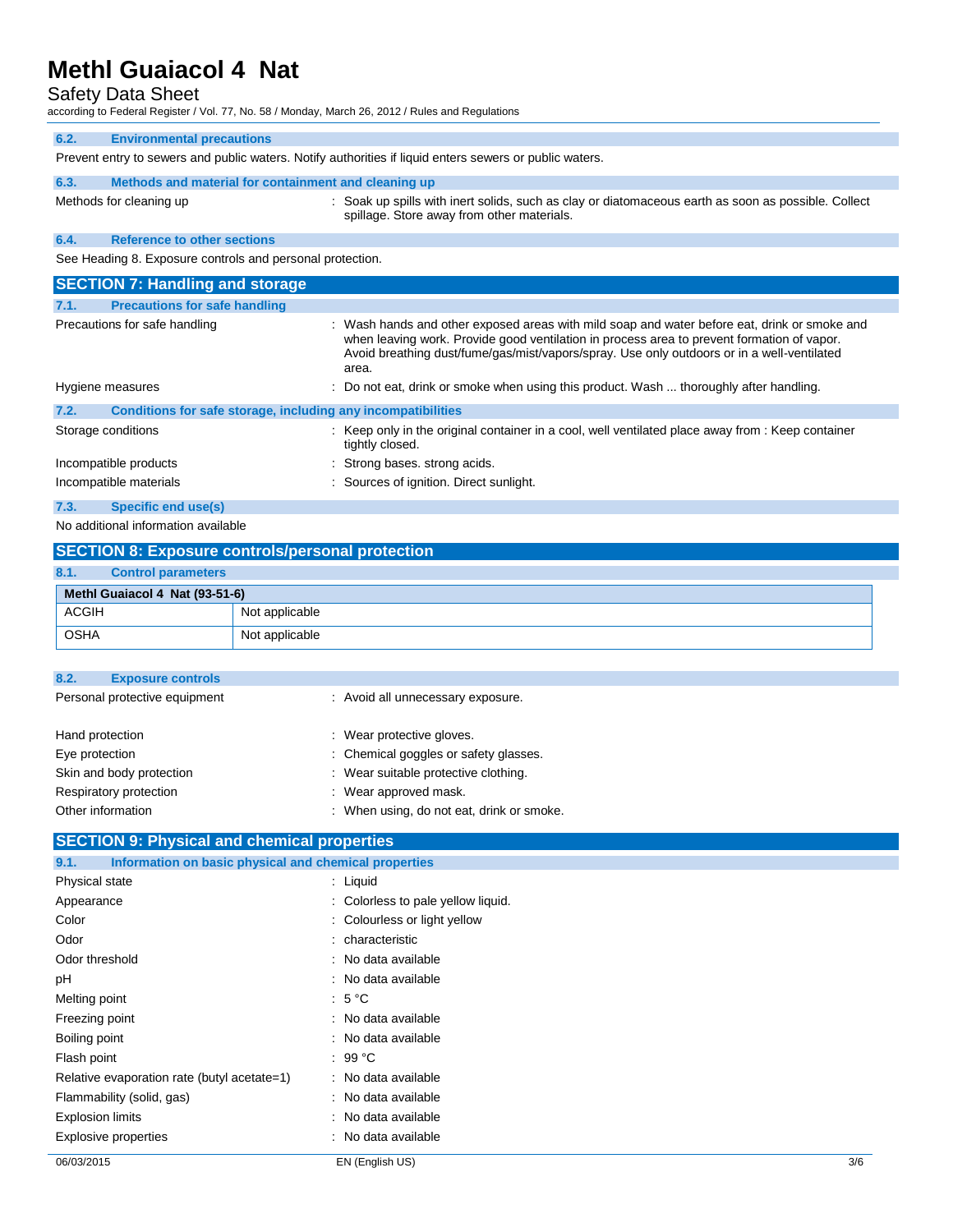## Safety Data Sheet

according to Federal Register / Vol. 77, No. 58 / Monday, March 26, 2012 / Rules and Regulations

| Oxidizing properties            | : No data available  |
|---------------------------------|----------------------|
| Vapor pressure                  | ∴ No data available. |
| Relative density                | ∴ No data available  |
| Relative vapor density at 20 °C | ∴ No data available. |
| Solubility                      | : No data available  |
| Log Pow                         | : No data available  |
| Log Kow                         | : No data available  |
| Auto-ignition temperature       | : No data available  |
| Decomposition temperature       | : No data available  |
| Viscosity                       | ∴ No data available  |
| Viscosity, kinematic            | : No data available  |
| Viscosity, dynamic              | : No data available  |

#### **9.2. Other information**

No additional information available

|                  | <b>SECTION 10: Stability and reactivity</b>          |
|------------------|------------------------------------------------------|
| 10.1.            | <b>Reactivity</b>                                    |
|                  | No additional information available                  |
| 10.2.            | <b>Chemical stability</b>                            |
| Not established. |                                                      |
| 10.3.            | <b>Possibility of hazardous reactions</b>            |
|                  | Not established.                                     |
| 10.4.            | <b>Conditions to avoid</b>                           |
|                  | Direct sunlight. Extremely high or low temperatures. |
| 10.5.            | Incompatible materials                               |
|                  | strong acids. Strong bases.                          |
| 10.6.            | <b>Hazardous decomposition products</b>              |
|                  | .                                                    |

fume. Carbon monoxide. Carbon dioxide.

## **SECTION 11: Toxicological information**

**11.1. Information on toxicological effects**

Acute toxicity **in the case of the Caucase** of Crai: Harmful if swallowed.

| Methl Guaiacol 4 Nat (93-51-6)                         |                                                                                           |
|--------------------------------------------------------|-------------------------------------------------------------------------------------------|
| LD50 oral rat                                          | 740 mg/kg                                                                                 |
| ATE US (oral)                                          | 740.000 mg/kg body weight                                                                 |
| Skin corrosion/irritation                              | : Causes skin irritation.                                                                 |
| Serious eye damage/irritation                          | Causes serious eye irritation.                                                            |
| Respiratory or skin sensitization                      | Not classified                                                                            |
| Germ cell mutagenicity                                 | Not classified                                                                            |
| Carcinogenicity                                        | Not classified                                                                            |
| Reproductive toxicity                                  | : Not classified                                                                          |
| Specific target organ toxicity (single exposure)       | : May cause respiratory irritation.                                                       |
| Specific target organ toxicity (repeated<br>exposure)  | : Not classified                                                                          |
| Aspiration hazard                                      | Not classified                                                                            |
| Potential Adverse human health effects and<br>symptoms | : Based on available data, the classification criteria are not met. Harmful if swallowed. |
| Symptoms/injuries after inhalation                     | : May cause respiratory irritation.                                                       |
| Symptoms/injuries after skin contact                   | : Causes skin irritation.                                                                 |
| Symptoms/injuries after eye contact                    | Causes serious eye irritation.                                                            |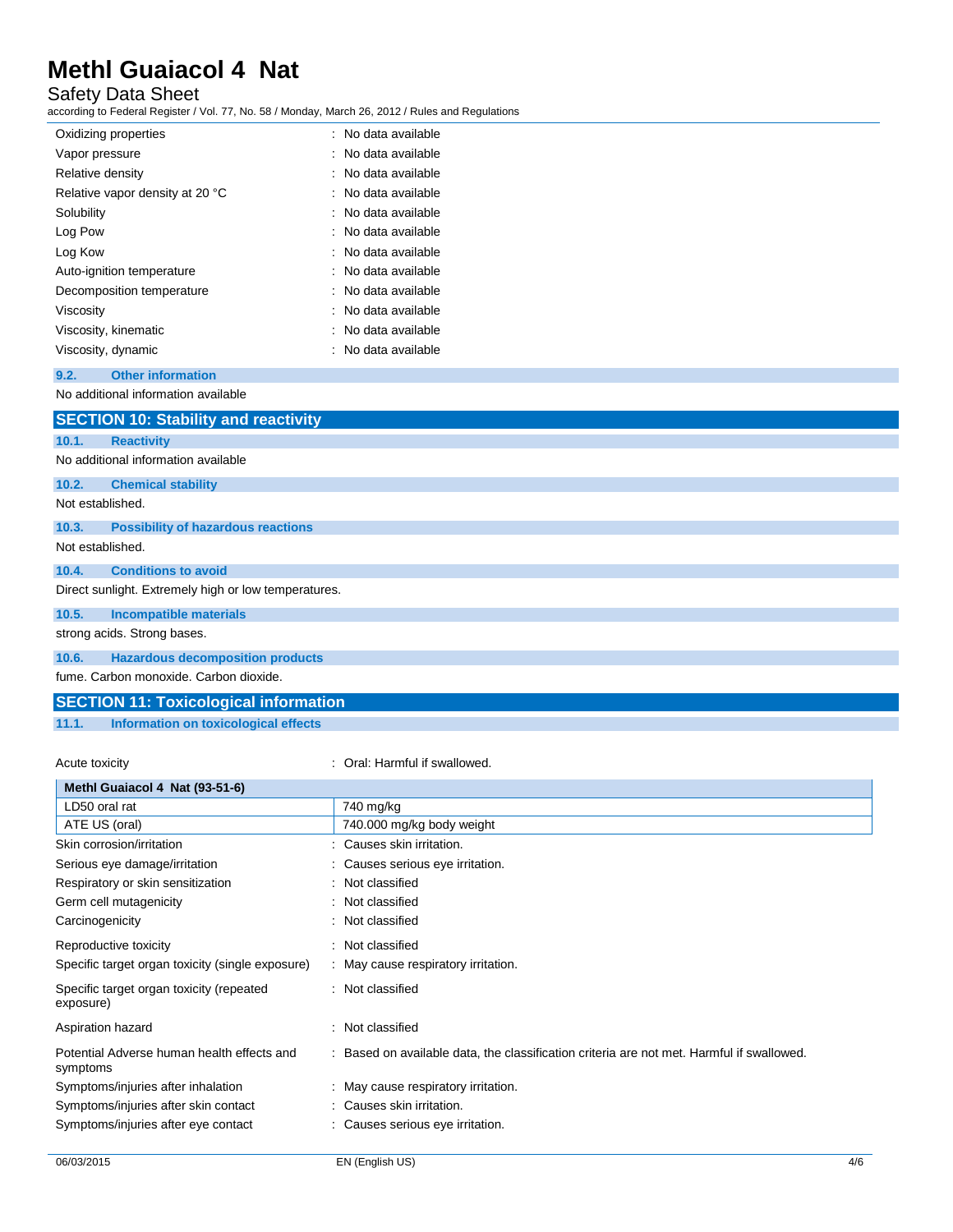#### Safety Data Sheet

according to Federal Register / Vol. 77, No. 58 / Monday, March 26, 2012 / Rules and Regulations

Symptoms/injuries after ingestion : Swallowing a small quantity of this material will result in serious health hazard. **SECTION 12: Ecological information 12.1. Toxicity** No additional information available **12.2. Persistence and degradability Methl Guaiacol 4 Nat (93-51-6)** Persistence and degradability Not established. **12.3. Bioaccumulative potential Methl Guaiacol 4 Nat (93-51-6)** Bioaccumulative potential Not established. **12.4. Mobility in soil** No additional information available **12.5. Other adverse effects** Other information  $\qquad \qquad :$  Avoid release to the environment. **SECTION 13: Disposal considerations 13.1. Waste treatment methods** Waste disposal recommendations : Dispose in a safe manner in accordance with local/national regulations. Dispose of contents/container to a licensed hazardous-waste disposal contractor or collection site except for empty clean containers which can be disposed of as non-hazardous waste. Ecology - waste materials **Ecology** - waste materials **interval** and  $\cdot$  Avoid release to the environment. **SECTION 14: Transport information Department of Transportation (DOT)** In accordance with DOT Not regulated for transport **Additional information** Other information **intervalled** : No supplementary information available. **ADR** No additional information available **Transport by sea** No additional information available **Air transport** No additional information available **SECTION 15: Regulatory information 15.1. US Federal regulations Methl Guaiacol 4 Nat (93-51-6)** Listed on the United States TSCA (Toxic Substances Control Act) inventory **15.2. International regulations CANADA** No additional information available **EU-Regulations** No additional information available **Classification according to Regulation (EC) No. 1272/2008 [CLP]** Acute Tox. 4 (Oral) H302 Skin Irrit. 2 H315 Skin Sens. 1B H317<br>Eve Irrit. 2 H319 Eve Irrit. 2 Full text of H-phrases: see section 16